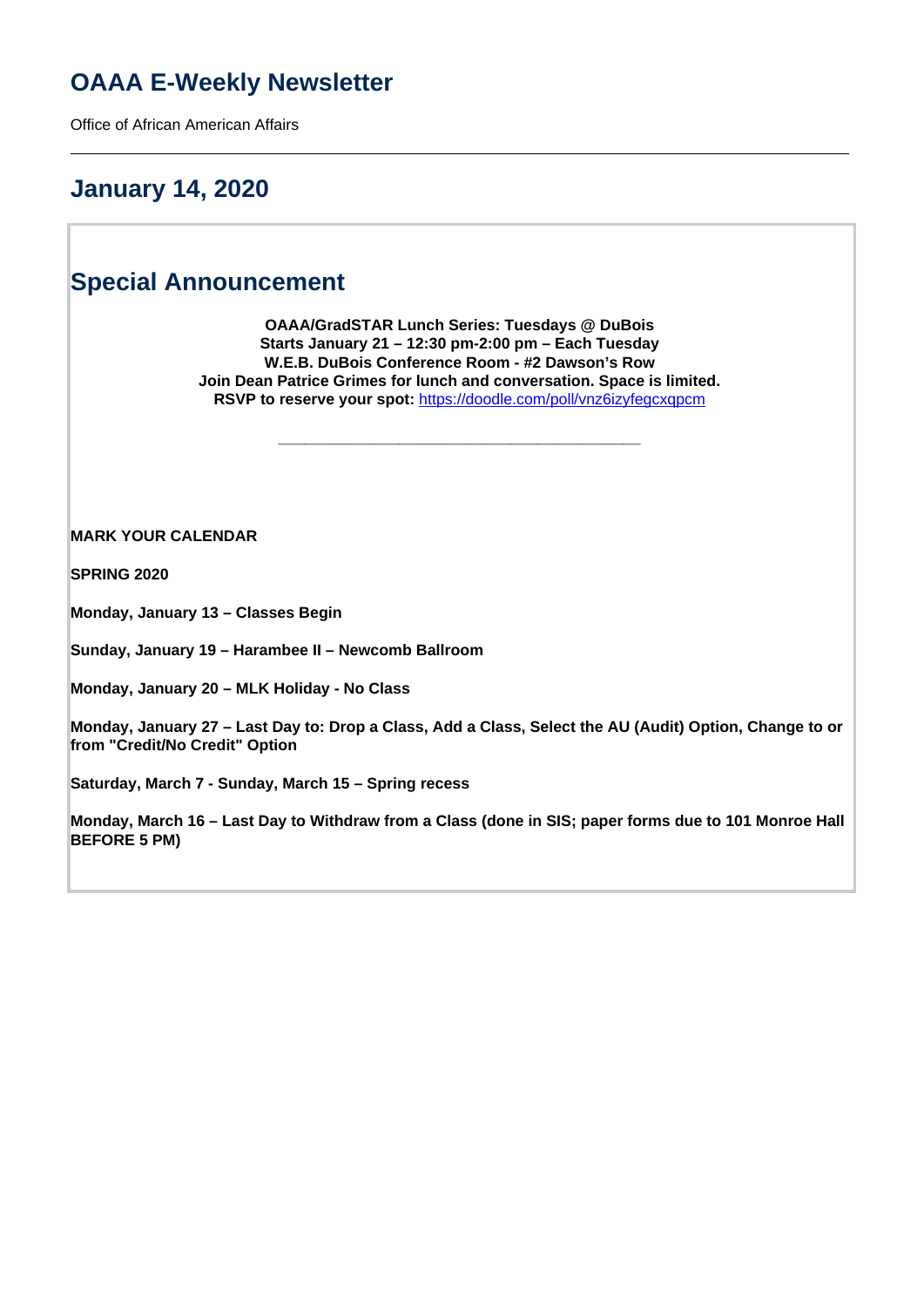## **OAAA Announcements & Services**

 "Raising-the-Bar 4.0" Study Sessions with OAAA Peer Advisors – Spring 2020 Every Monday through Thursday – 4:00 pm-8:00 pm – LPJ Cultural Center – Starts Tuesday, January 21st Starting Soon! Tutoring for Calculus, Biology, Chemistry, Organic Chemistry & Statistics - all Sessions will be in the WW.E.B. DuBois Conference Room Black College Women (BCW) Book Club Meetings Every Second & Fourth Sunday - 6:30 pm – New Cabell Hall - Room 415 Black Male Initiative (BMI) Meetings Every Monday, 12:00 noon – 1:30 pm – W.E.B. Dubois Conference Room #2 Dawson's Row Contact: Dean Mason for more information. Black President's Council (BPC) Meetings Every Second & Fourth Monday - 6:30 pm – Newcomb Hall Board Rm 376 Black College Women (BCW) - In the Company of my Sister Every Wednesday - 12:00 pm - W.E.B Dubois Conference Room #2 Dawson's Row Contact: Dean Mason (mgm7g@virginia.edu) for more Information. Black Fridays Every Friday – 1:30 pm - LPJ Black Cultural Center #3 Dawson's Row Come & join us for food & fellowship!

### **Quote of the Week**

**"I believe unconditionally in the ability of people to respond when they are told the truth. We need to be taught to study rather than believe, to inquire rather than to affirm." - Septima Poinsette Clark**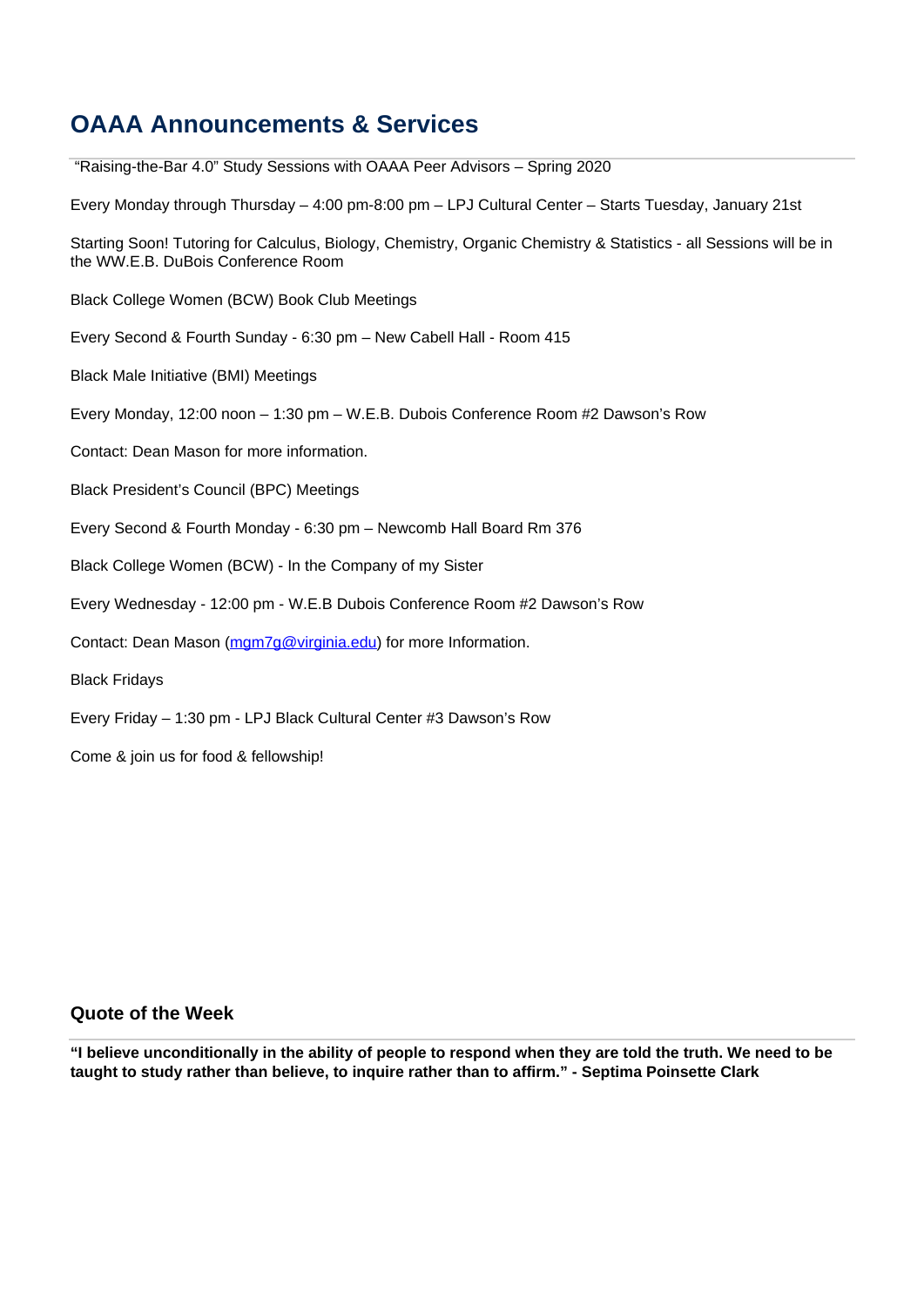

#### **Sae'von**

**Palmer** is a fourth year student from Winchester, Virginia in the College of Arts and Sciences studying Cognitive Science with a concentration is Computer Science. He is an Office of African-American Affairs Peer Advisor and active in a number of organizations on Grounds including the Diversity Engagement Committee for Student Council, Membership Committee of the Black Student Alliance (vice-chair) OneWay Christian Fellowship and the Creative, Raw and Very Edgy Fashion Show (CRAVE). After graduation, he plans to enter the field of software engineering with a long-term goal of attending law school.

You can nominate someone (not yourself) to be in the Spotlight. Send your nominations to Dean Patrice Grimes (parimes@virginia.edu) every Thursday by 12 noon.

### **Quote's Corner**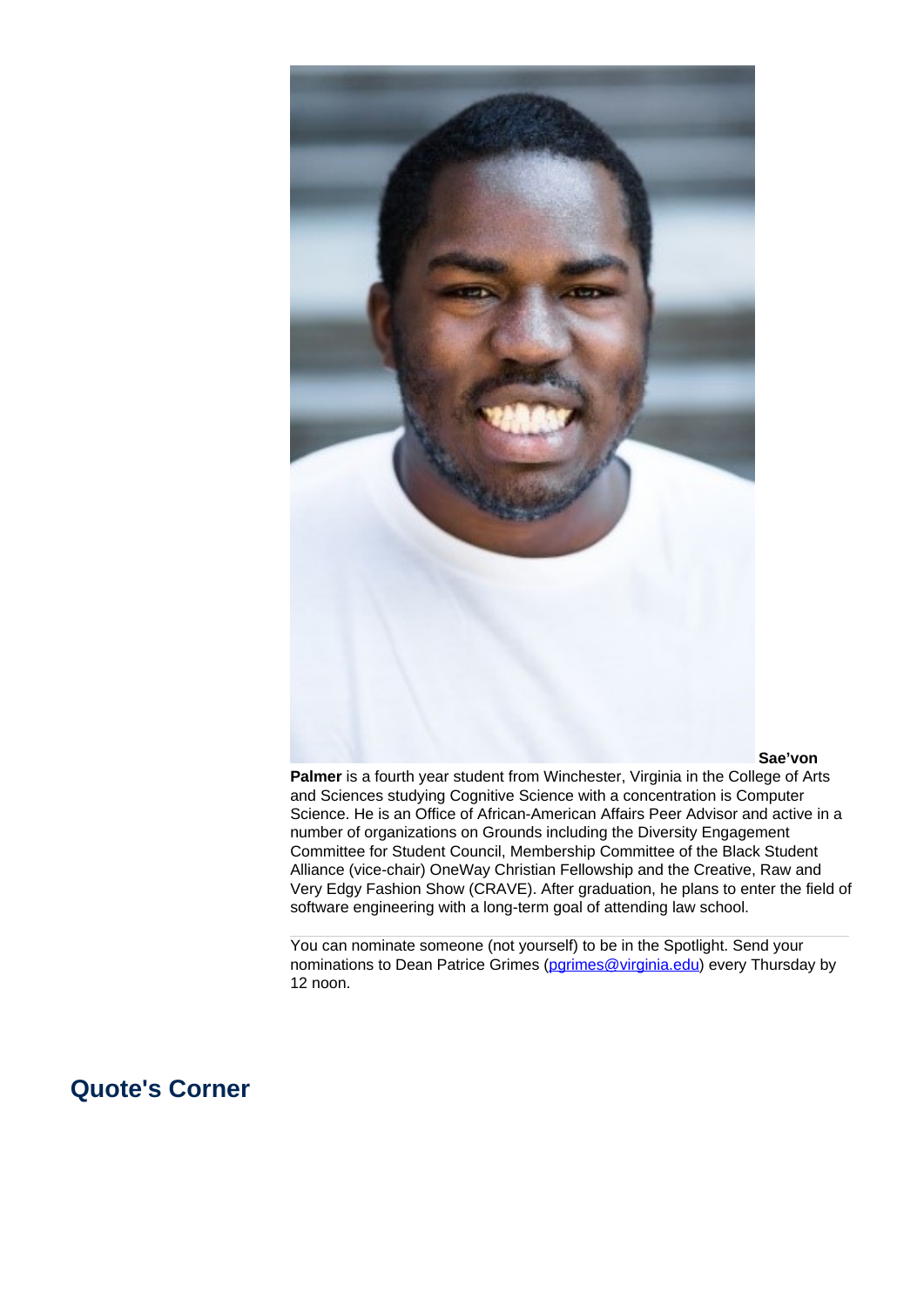

**Septima Poinsette Clark**, known as the "Grandmother of the American Civil Rights Movement," was a teacher and civil rights activist whose citizenship schools helped enfranchise and empower African Americans. Born on May 3, 1898, in Charleston, South Carolina, Clark participated in social action with the NAACP while working as a teacher. Clark had major relationships with other black activists of the Civil Rights Movement, including Booker T. Washington and W. E. B. DuBois. In 1979, President Jimmy Carter awarded her a Living Legacy Award. Her autobiography, Ready from Within: Septima Clark and the Civil Rights Movement, won the American Book Award. Clark was 89 when she died on December 15, 1987, on South Carolina's Johns Island. Septima Clark Public Charter School in Washington, DC is named in her honor.

# **Upcoming Events**

Upcoming Events at UVA

B.S. in Commerce Application Now Open!

Application Deadline: Friday, January 17 @ 12:00 NOON

The McIntire School of Commerce is accepting applications for the 2020 academic year. For questions, visit the McIntire Undergraduate Admissions Office for walk-in advising or contact Sonia Jimenez

Independent Internships/Summer Travel Grant Info Session

Monday, January 20 – 5:00 pm - 6:00 pm, Hotel A

See Handshake Registration for details

Community Matters Dinner Series

Starts Tuesday, January 21 – 6:00 pm - 8:00 pm – Blue Moon Diner on Main Street

Join this weekly dinner where students and community members have the opportunity fellowship and discuss of relevant community issues. Dinner seats are limited to the first 15 students who sign up by 12:00 Noon the day of the dinner. Students will receive a confirmation email if they can attend. For more information, contact aholland@virginia.edu.

Winter Study Abroad Fair

Thursday, January 23 – 11:00 am - 3:00 pm – Newcomb South Meeting & Commonwealth Rooms

For details visit https://educationabroad.virginia.edu/events/931

2020 Spring Job and Internship Fair (Engineering and University-wide Career Fair)

Wednesday, January 29 & Thursday, January 30, 10:00 am- :00 pm – Newcomb Hall (Student Center)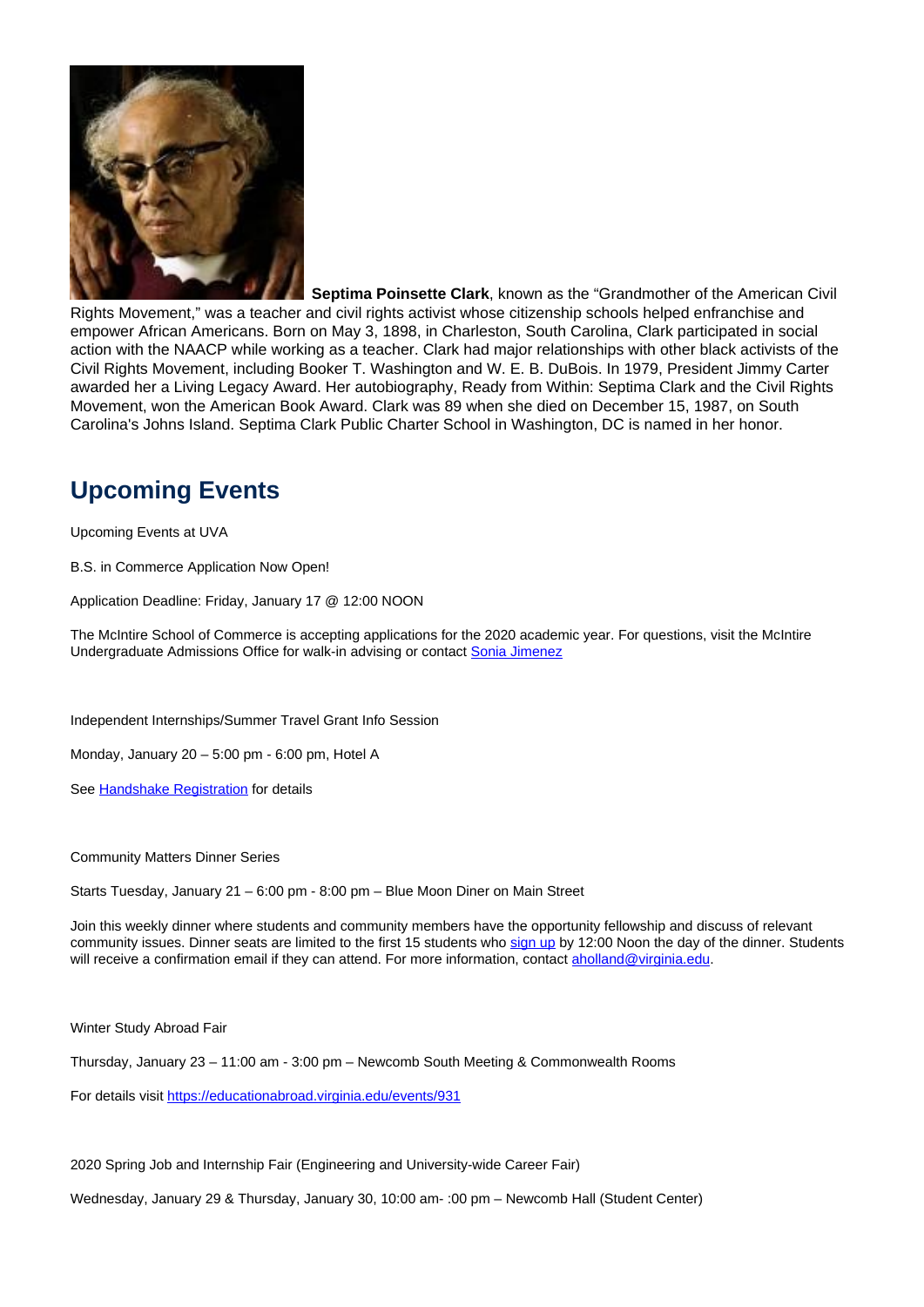Recruiters from corporate, government, education and non-profit organizations will attend this event to discuss full-time and/or internship opportunities with UVA students from all schools and majors. Strategically placed in the middle of the fall semester, this event provides an excellent opportunity to initiate, or expand upon, your recruitment efforts as you interact with students who represent a wide variety of backgrounds and experiences.

Fulbright Forum

Wednesday, February 19 – 5:00 pm – Special Collections Library Auditorium

The Fulbright Forum is an opportunity to hear about the experiences of Fulbright recipients during a panel discussion and informal reception. The Fulbright is an excellent fellowship for any US citizen willing to spend a year abroad after graduation. There are awards for graduate study, research, service, teaching, creative arts, and more. RSVP here

Fellowships Series – Starts Monday, January 13 with the Udall!

Every Monday – 4:00 pm – Rotunda Multipurpose Room

This is a great opportunity for first and second year students to learn about these programs. It is important that students start NOW to plan so that they can prepare and take advantage of summer advising programming. Third and fourth years, graduate and professional students, and area alumni can attend sessions on the UK Awards, Pickering/Rangel/Payne, Asia Awards, and the Fulbright US Student Award. Second years should note the Truman and STEM Awards (includes Goldwater). See the full schedule for details. http://citizenscholars.virginia.edu/fellowship-series

In the Community

Screening of "Harriet"- Free Movie Friday @ PVCC

Friday, January 17 - Doors open at 6 pm, Movie starts at 7:30 pm – The Main Stage Theatre V. Earl Dickinson Building, 501 College Drive, Piedmont Virginia Community College

Based on the thrilling and inspirational life of an iconic American freedom fighter, "Harriet" tells the extraordinary tale of Harriet Tubman's escape from slavery and transformation into one of America's greatest heroes. Rated PG-13 for thematic content throughout, violent material and language including racial epithets..

The 35th Annual Martin Luther King Celebration

Sunday, January 26 – 5:00 pm - Martin Luther King, Jr. Performing Arts Center at Charlottesville High School

This year's event commemorating the life of Rev. Dr. Martin Luther King Jr. will include the Rev. Dr. Harry Blake of Shreveport, LA as guest speaker. Dr. Blake was a co-worker of Dr. King and is the former pastor of the Mt. Canaan Missionary Baptist Church. The celebration will also include the MLK Community Choir. Registration is open at mlkcommunitychoir@gmail.com. Co-sponsored by King Community Celebration, City of Charlottesville, County of Albemarle, University of Virginia, and Piedmont Virginia Community College.

For more information, see https://mlk.virginia.edu/35th-annual-martin-luther-king-ir-community-celebration-and-worship-service

#### Frederick Douglass Day

Friday, February 14 – various sites and times

Frederick Douglass was a tireless advocate for spoke on voting rights and women's suffrage After his death in 1895, African American communities across the United States now celebrate his life and legacy with a day of celebration. The Colored Convention website provides a template for hosting Douglass Day events and community outreach programs. http://coloredconventions.org/hbd

Charlottesville – Albemarle NAACP Monthly Membership Meeting

Second Monday of each month - 7:00 pm - Jefferson School City Center, 233 4th Street NW, Charlottesville, VA 22901

Meet in the Mary Williams Center on the first floor adjacent to the Vinegar Hill Café. Free parking is available on site.

Determined: the 400-Year Struggle for Black Equality (exhibit)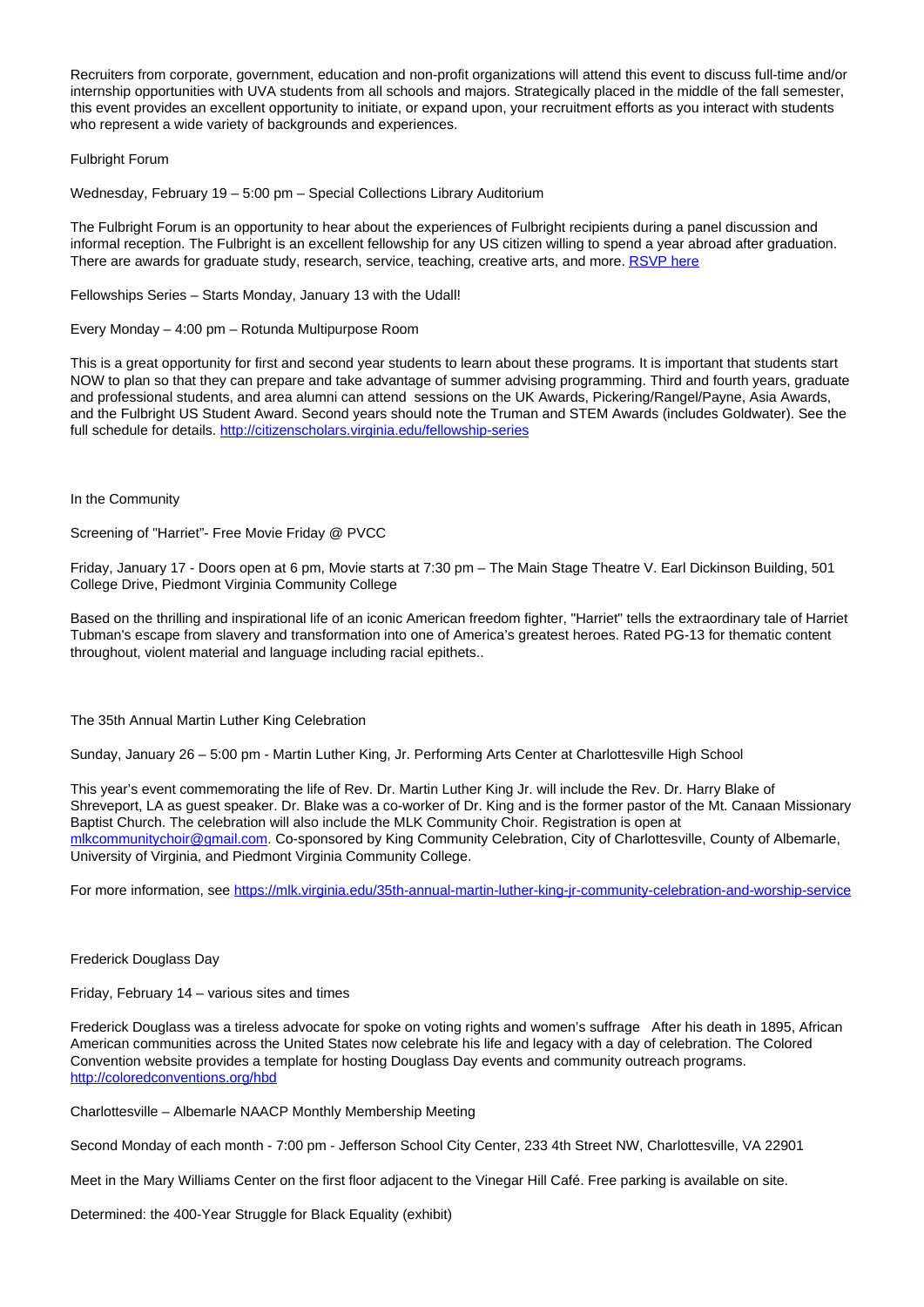Now through March 2020 – Virginia Museum of History and Culture, Richmond, VA

The Virginia Museum of History & Culture is offering free admission to UVA students through the end of next March while a special exhibition, Determined: The 400-Year Struggle for Black Equality, is on display. Through commemorates the arrival of enslaved Africans in Virginia in 1619. UVA is a University Partner sponsoring the project.

### **Opportunites with Deadlines**

Diversifying Psychology Visit Day – Department of Psychology, University of Virginia

Application Deadline: Thursday, January 23 at 5:00 pm

This event is for research-oriented third and fourth year students and recent graduates from underrepresented groups (e.g., students who identify as a historically underrepresented ethnic/racial minority or who are the first in their family to attend college) who want to learn more about getting a doctoral degree in psychology and the Psychology Department at UVA. Accepted students will have their travel, meal, and hotel costs covered to spend the day visiting the department on April 10, 2020. Students who applied last year, but were not invited to the visit day are encouraged to apply again. Questions? Email Dr. Noelle Hurd, Associate Professor and Director of Diversity and Inclusion or Alexis Stanton, Graduate Student and Diversity and Inclusion Graduate Fellow.

African American Teaching Fellows (AATF)

Application Due by: Friday, January 31 at 11:59 pm EST

AATF works to recruit, support, develop, and retain a cadre of African American teachers to serve the public schools of Charlottesville and Albemarle County. The Curry Teacher Education program partners with AATF; fellows are undergraduate or graduate students in one of Curry's programs. Fellows become part of a network of African-American educators in the region, participate in a teacher-leader summer institute, receive mentorship and support from local teachers and administrators, and get funding towards tuition. Fellows commit to teaching in the Charlottesville/Albemarle area after graduation. For more information, visit or contact Jaime Hawkins.

2022 NGIC Student Internship (StudINT) Program

Writing Submissions Due by: Monday, February 3

NGIC Student Internship (StudINT) Program is now accepting applications for six intern positions. Interns will serve in a developmental Intelligence Specialist role with a team of scientists, engineers, and analysts. Applicants must be full-time students and eligible to obtain a top-secret clearance. Note: this process can take up to a year. Please direct questions to Tiffany Lynch at 434-980-7688.

The UVA Parents Fund Scholarships

Student Financial Services portal opens on Tuesday, February 4

Application Deadline: Wednesday, March 11 at 12:00 midnight

The Gilbert J. Sullivan Scholarship and the Gordon C. Burris Scholarships are awarded to rising third-year students who have a demonstrated record of citizenship, leadership, academic achievement, and financial need. Two \$7,500 (i.e., \$3,750 per semester) annual scholarships cover a portion of tuition and fees for the recipients' third and fourth years. Rising third-year students who wish to apply may do so by visiting the SFS portal. Scholarship recipients will be announced at the Parents Fund Committee spring meeting on Friday, April 12, 2019. Recipients should be available to attend a reception on the evening of Thursday, April 11, 2019. Email Anna Patchias, at the UVA Parents Fund, with any questions.

2020 UVA Summer Medical Leadership Program (UVA-SMLP)

#### Application Deadline: Wednesday, February 5

The 2020 program is from Sunday May 31 – Monday, July 13. UVA-SMLP and builds on the success previous summer medical academic enrichment programs [Medical Academic Advancement Program (MAAP) and Summer Medical and Dental Education Program (SMDEP)]. The goal: to expose the participants to the "real world of medicine" to prepare them for medical school admission & future leadership positions in medicine/biomedical field. For more information, Apply now!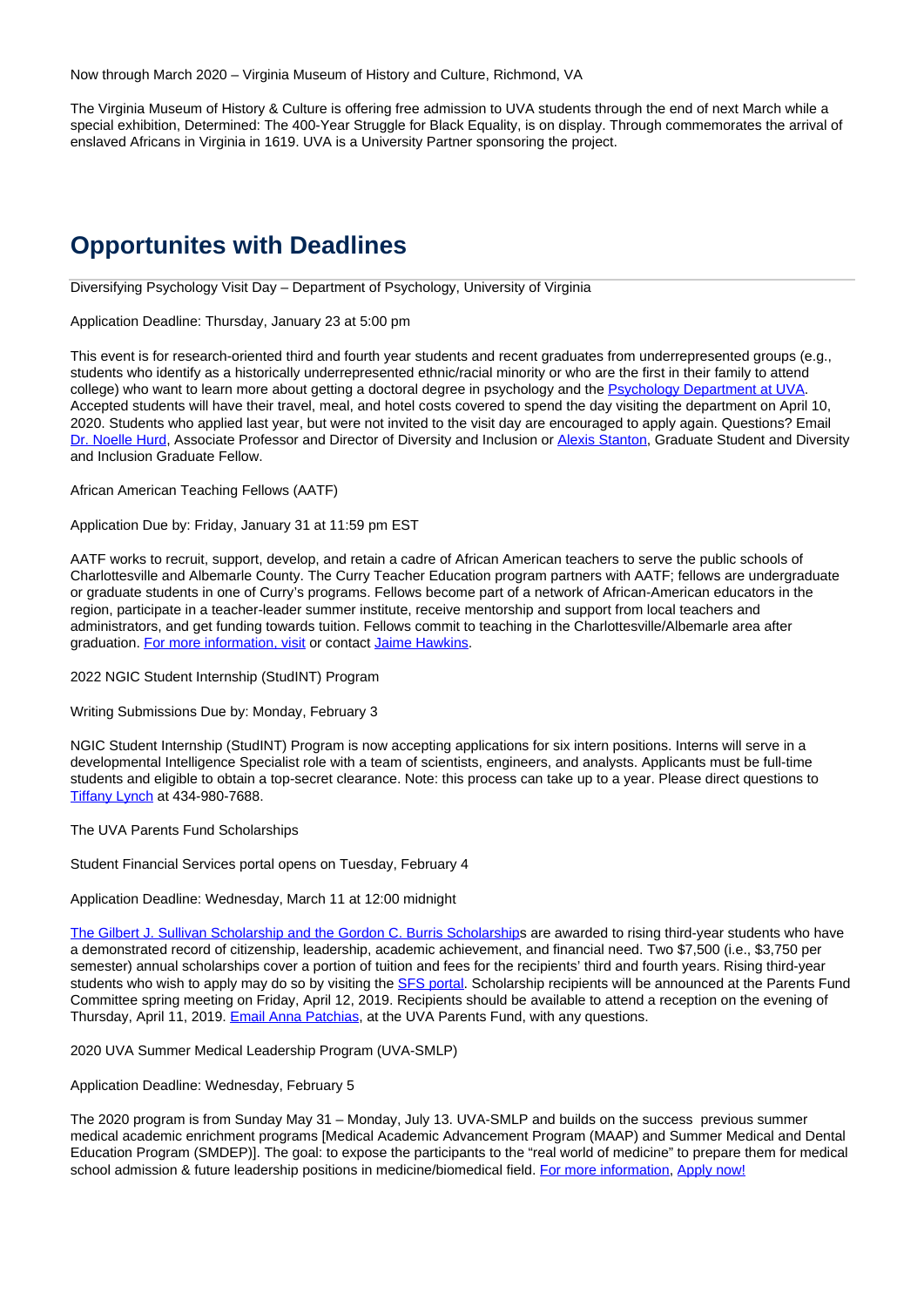2020 UVa Library (High School) Summer Internship program.

Application Deadline: Sunday, March 1

Please note: reference letters are required with the application. Please submit reference letters and applications as one pdf. An application without an accompanying reference letter will be considered incomplete, and the committee will not review incomplete applications. Please return the completed application to your guidance counselor by March 1, 2020. Your counselor should submit this application and one reference. If you have questions about this application or the internship, please contact **Phylissa Mitchell**, Director of Inclusion, Diversity, Equity, & Accessibility or **Ashley Hosbach** 

#### IDEA Fund Internship Position

Interns support the Trustee Board for programs and grants such as the Big Idea, mini grants, the IDEA Fund Endorsed Awards, and advocacy. The UVA IDEA Fund with the **Office for Diversity and Equity (ODE)** provides action-oriented leadership and support to University initiatives to ensure that the values of inclusion, diversity, equity, and access permeate the University community and culture. Interns can participate in meetings, lunches and initiatives with UVA departments, organizations and student groups. For more information visit

#### UVA Upward Bound Volunteer Tutors

Are you eager for an opportunity to invest in the academic success of talented, local high school scholars? Upward Bound is a federally funded college preparatory program that provides academic support to high school students from Charlottesville and several neighboring county school systems. Any questions? Contact Davonda Smith, Education and Outreach Coordinator (434-982-4553).

### **This Week in Black History**

HAPPY FOUNDER'S DAY TO THESE GREEK ORGANIZATIONS!



Alpha Kappa Alpha, first African American sorority, was founded at Howard University in Washington, D.C. on January 15, 1908. Alpha Kappa Alpha (???) was the first Greek-lettered sorority established and incorporated by a group of twenty college educated women, led by Ethel Hedgeman Lyle. Incorporated on January 29, 1913, the sorority serves through a membership of more than 283,000 women in 992 chapters in the United States and several other countries. Alpha Kappa Alpha has created and supported independent community initiatives by creating programs and associations, such as the Mississippi Health Clinic, and influenced federal legislation by Congressional lobbying through the National Non-Partisan Lobby on Civil and Democratic Rights. The sorority also works with communities through service initiatives and progressive programs relating to education, family, health, and business. Alpha Kappa Alpha is part of the National Pan-Hellenic Council (NPHC).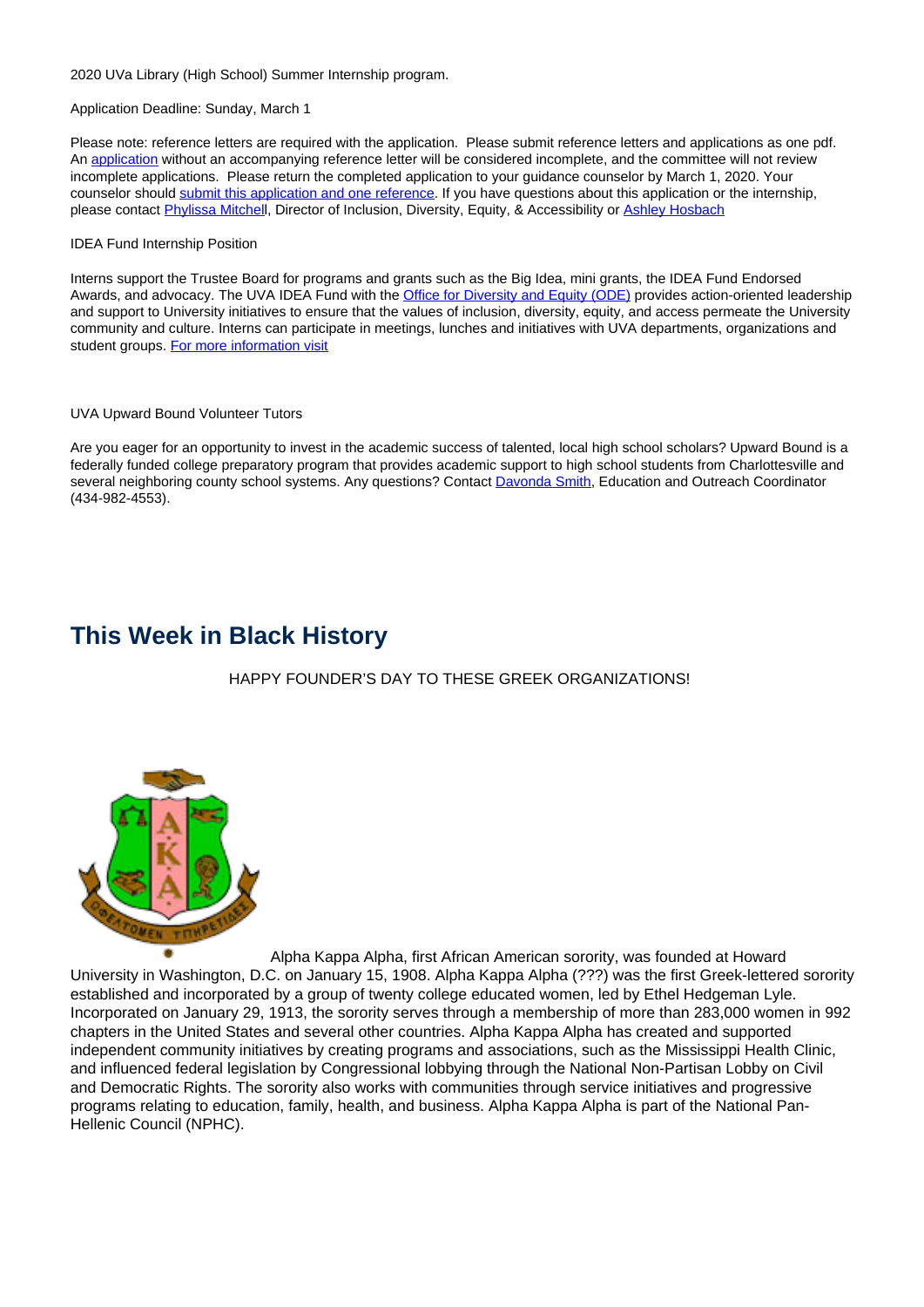

#### Kappa Alpha Psi (???) is a collegiate Greek-letter fraternity with a

predominantly African-American membership. Since the fraternity's founding on January 5, 1911, at Indiana University-Bloomington, the fraternity has never limited membership based on color, creed or national origin. The fraternity has over 150,000 members with 721 undergraduate and alumni chapters in every state of the United States, and international chapters. Kappa Alpha Psi sponsors programs providing community service, social welfare and academic scholarship through the Kappa Alpha Psi Foundation and is a supporter of the United Negro College Fund and Habitat for Humanity. Kappa Alpha Psi is a member of the National Pan-Hellenic Council (NPHC) and the North-American Interfraternity Conference (NIC). Kappa Alpha Psi celebrated its 100th anniversary on January 5, 2011, and is one of only four predominantly African American collegiate fraternities to do so.



Delta Sigma Theta (???) is a not-for profit Greek-lettered sorority of collegeeducated women dedicated to public service with an emphasis on programs that target the African American community. It was founded on January 13, 1913, by 22 collegiate women at Howard University in Washington, D.C. who wanted to use their collective strength to promote academic excellence and to provide assistance to persons in need. Today, Delta Sigma Theta Sorority is the largest African-American Greek-lettered organization. Membership is open to any woman who meets the membership requirements, regardless of religion, race, or nationality. Women may join through undergraduate chapters at a college or university, or through an alumnae chapter after earning a college degree. Its sisterhood consists of more than 300,000 initiated members who are predominantly black college-educated Women and is an active member of multiple organizations, including the National Pan-Hellenic Council (NPHC) as well as the National Association for the Advancement of Colored People (NAACP) and the National Council of Negro Women (NCNW).